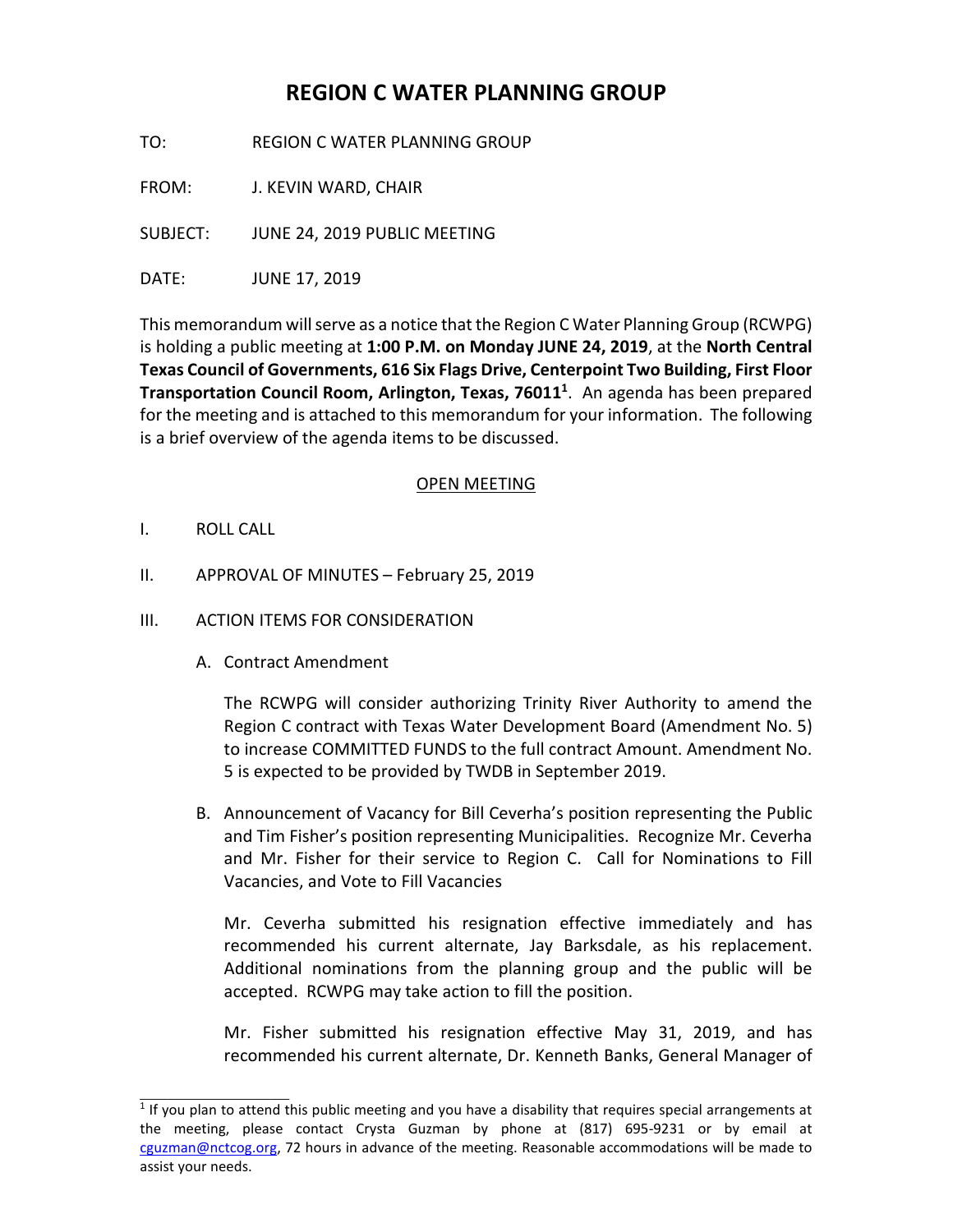Water Utilities for City of Denton, as his replacement. Additional nominations from the planning group and the public will be accepted. RCWPG may take action to fill the position.

C. Consider Support of City of Springtown's requested Amendment to the *2016 Region C Water Plan*

The City of Springtown is seeking RCWPG support of its efforts to seek an amendment to the *2016 Region C Water Plan*. A representative of Springtown will present information related to the request.

Items for RCWPG Consideration:

- Consider approval to support Springtown's Amendment to *2016 Region C Water Plan*.
- Consider authorization, contingent upon RCWPG support, for the Region C chair to submit a Minor Amendment Determination Request to the TWDB Executive Administrator for Springtown's proposed Amendment.
- D. Consider Task 7 Subcommittee

The RCWPG will consider appointing a RCWPG subcommittee for the purpose of review and approval of the Task 7 "Existing and Potential Emergency Interconnects" to be submitted to TWDB separate from the regional plan.

E. Update on Hydrologic Variance request for Water Management Strategies

Consultants will present TWDB determination on RCWPG's requested Hydrologic Variances. The RCWPG may consider additional variance requests.

## IV. DISCUSSION ITEMS

- A. Presentation on Conservation Strategies
- B. Presentation on Water Management Strategies
- C. Region C-D Coordination with consideration for subcommittee

## V. OTHER DISCUSSION

- A. Updates from the Chair
- B. Report from Regional Liaisons
- C. Report from Texas Water Development Board
- D. Report from Texas Department of Agriculture
- E. Report from Texas Parks and Wildlife Department
- F. Report from Texas State Soil & Water Conservation Board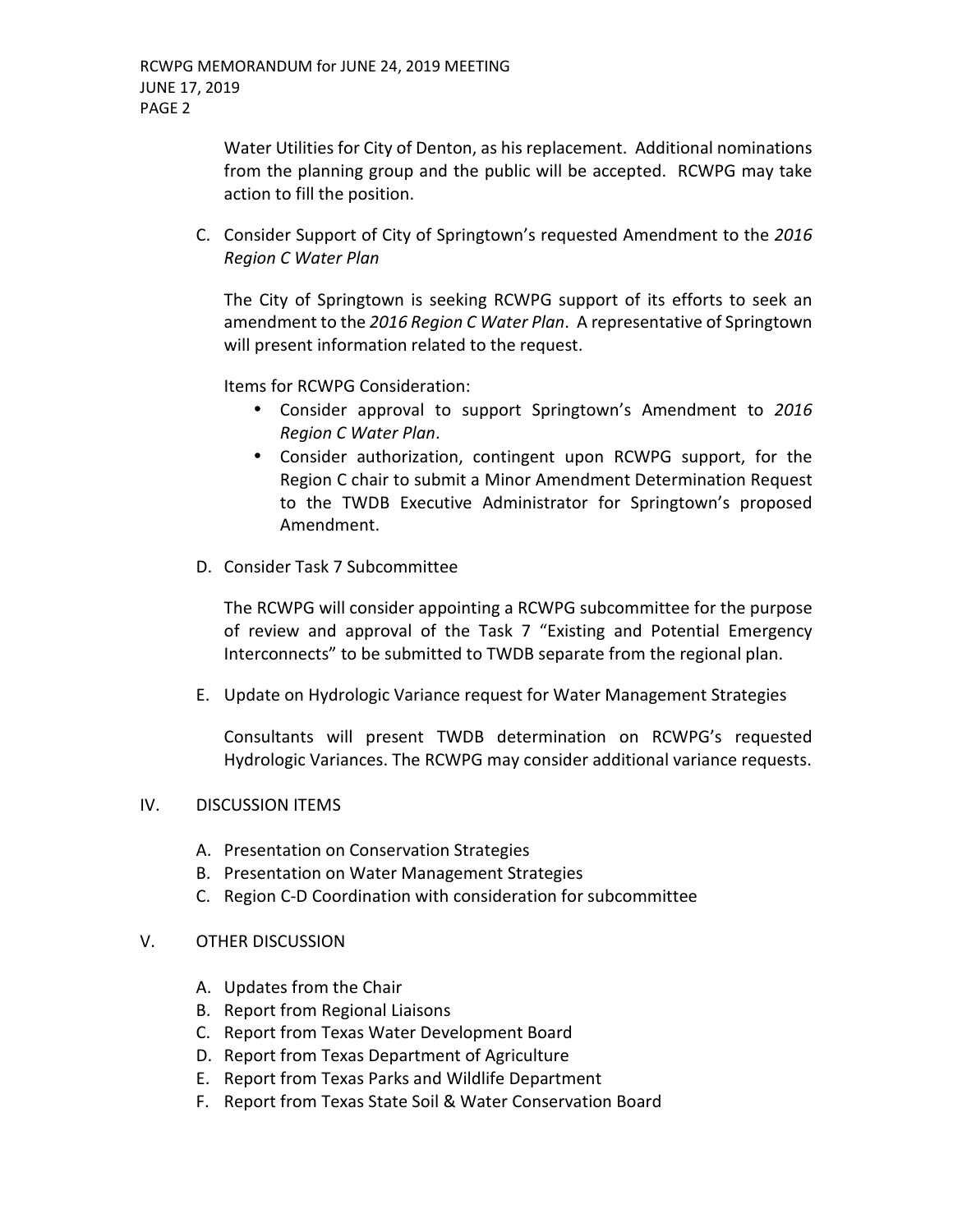- G. Other Reports
- H. Confirm Date and Location of Next Meeting: Sept 30 or Oct 7 or Oct 14; 1pm, NCTCOG, 616 Six Flags Drive, Centerpoint Two Building, First Floor Transportation Council Room, Arlington, Texas 76011
- I. Public Comments

### VI. ADJOURNMENT

The following items are enclosed with this memorandum:

- 1. RCWPG Agenda June 24, 2019
- 2. RCWPG Minutes February 25, 2019

cc: Mr. John Alford, Designated Alternate for David Bailey Dr. Kenneth Banks, Designated Alternate for Tim Fisher Mr. Jay Barksdale, Designated Alternate for Bill Ceverha Ms. Jennifer Bland, Designated Alternate for Chris Boyd Judge Spanky Carter, Designated Alternate for G. K. Maenius Ms. Wendy Chi-Babulal, Designated Alternate for Chris Harder Mr. Glenn Clingenpeel, Designated Alternate for Kevin Ward Mr. Bill Greer, Designated Alternate for John Lingenfelter Ms. Jennifer Harnish, Designated Alternate for Bob Riley Mr. James Hotopp, Designated Alternate for Rick Shaffer Ms. Roy Miliner, Designated Alternate for Grace Darling Mr. Jim Oliver, Designated Alternate for Jack Stevens Mr. Kyle Pritchett, Designated Alternate for Connie Standridge Mr. Denis Qualls, Designated Alternate for Robert Wagner Mr. Mike Rickman, Designated Alternate for Tom Kula Mr. Craig Schkade, Designated Alternate for Russell Laughlin Mr. Ron Sellman, Designated Alternate for Drew Satterwhite Mr. Thomas Smith, Designated Alternate for Harold Latham Mr. Tim Welch, Designated Alternate for Steve Mundt Vacant, Designated Alternate for Gary Spicer Vacant, Designated Alternate for Gary Douglas Vacant, Designated Alternate for Tom Woodward Mr. Kevin Smith, TWDB Mr. Darrell Dean, TDA Mr. Adam Whisenant, TPWD Mr. Rusty Ray, TSSWCB Mr. Tracy Mesler, Region B Representative Ms. Sharron Nabors, Region D Representative Mr. Walt Sears, Region D Administrator Vacant, Region I Representative Mr. Tom Gooch, Freese and Nichols, Inc. Ms. Amy Kaarlela, Freese and Nichols, Inc. Mr. Chris Schmid, CP&Y, Inc. Mr. Alan Plummer, Alan Plummer & Associates, Inc. Ms. Ellen McDonald, Alan Plummer & Associates, Inc. Ms. Gail Cooksey, Cooksey Communications, Inc.